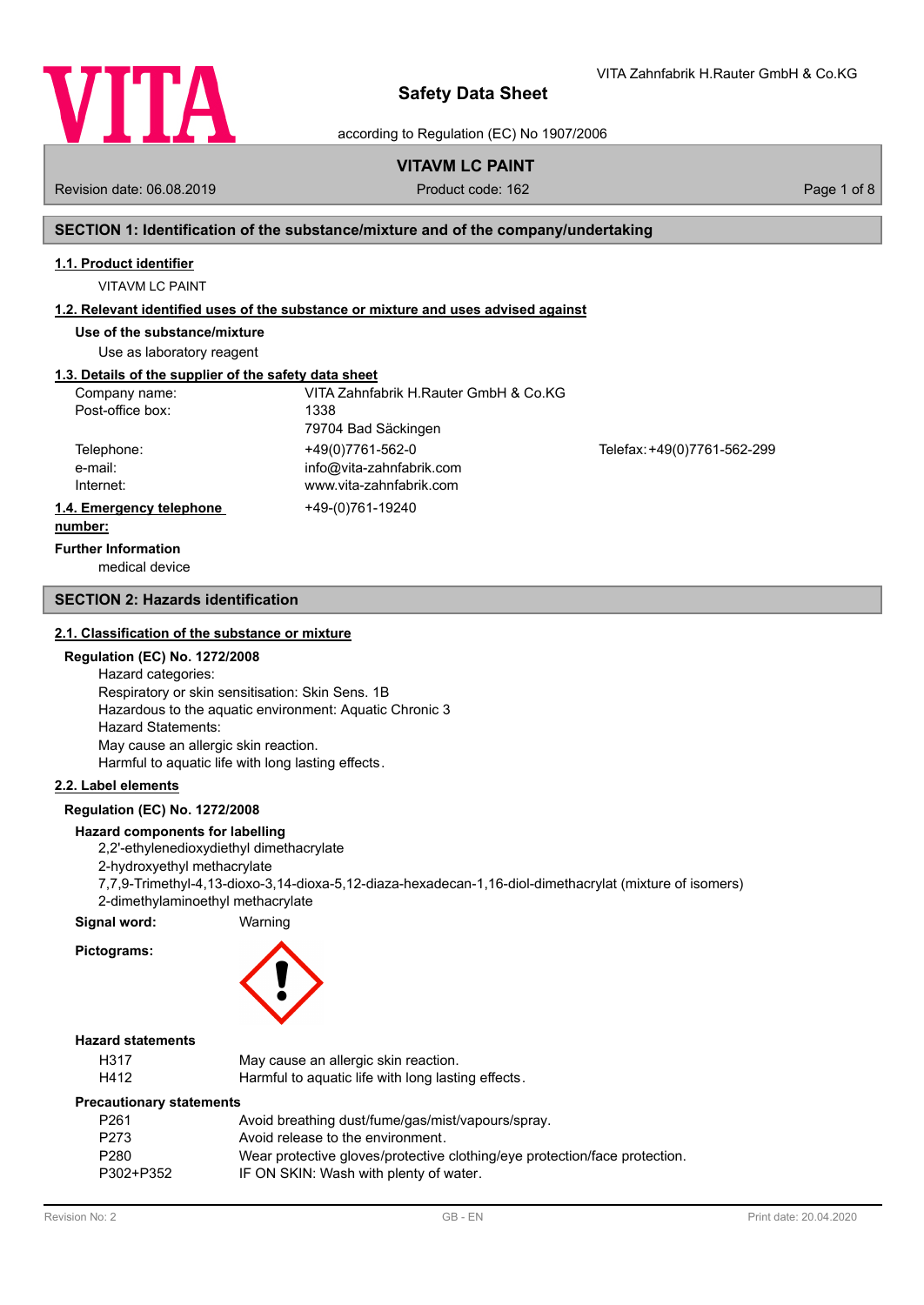

according to Regulation (EC) No 1907/2006

# **VITAVM LC PAINT**

Revision date: 06.08.2019 **Product code: 162** Product code: 162 **Page 2 of 8** Page 2 of 8

# **2.3. Other hazards**

No information available.

# **SECTION 3: Composition/information on ingredients**

## **3.2. Mixtures**

#### **Hazardous components**

| CAS No     | Chemical name                                                                                              |              |                  | Quantity   |
|------------|------------------------------------------------------------------------------------------------------------|--------------|------------------|------------|
|            | EC No                                                                                                      | Index No     | <b>REACH No</b>  |            |
|            | <b>GHS Classification</b>                                                                                  |              |                  |            |
| 72869-86-4 | 7,7,9-Trimethyl-4,13-dioxo-3,14-dioxa-5,12-diaza-hexadecan-1,16-diol-dimethacrylat (mixture of<br>isomers) |              |                  | $40 - 45%$ |
|            | 276-957-5                                                                                                  |              | 01-2120751202-68 |            |
|            | Skin Sens. 1B, Aquatic Chronic 3; H317 H412                                                                |              |                  |            |
| 109-16-0   | 2.2'-ethylenedioxydiethyl dimethacrylate                                                                   |              |                  | $15 - 20%$ |
|            | 203-652-6                                                                                                  |              | 01-2119969287-21 |            |
|            | Skin Sens. 1B; H317                                                                                        |              |                  |            |
| 2867-47-2  | 2-dimethylaminoethyl methacrylate                                                                          |              |                  | < 1 %      |
|            | 220-688-8                                                                                                  | 607-132-00-3 |                  |            |
|            | Acute Tox. 4, Acute Tox. 4, Skin Irrit. 2, Eye Irrit. 2, Skin Sens. 1; H312 H302 H315 H319 H317            |              |                  |            |
|            |                                                                                                            |              |                  |            |

Full text of H and EUH statements: see section 16.

### **SECTION 4: First aid measures**

### **4.1. Description of first aid measures**

#### **After inhalation**

Provide fresh air. When in doubt or if symptoms are observed, get medical advice.

### **After contact with skin**

After contact with skin, wash immediately with plenty of water and soap. Take off immediately all contaminated clothing and wash it before reuse. Medical treatment necessary. After contact with skin, wash immediately with plenty of water and soap.

#### **After contact with eyes**

Rinse immediately carefully and thoroughly with eye-bath or water. In case of eye irritation consult an ophthalmologist.

### **After ingestion**

Rinse mouth immediately and drink plenty of water.

# **4.2. Most important symptoms and effects, both acute and delayed**

No information available.

# **4.3. Indication of any immediate medical attention and special treatment needed**

Treat symptomatically.

### **SECTION 5: Firefighting measures**

### **5.1. Extinguishing media**

### **Suitable extinguishing media**

Co-ordinate fire-fighting measures to the fire surroundings.

# **5.2. Special hazards arising from the substance or mixture**

Non-flammable.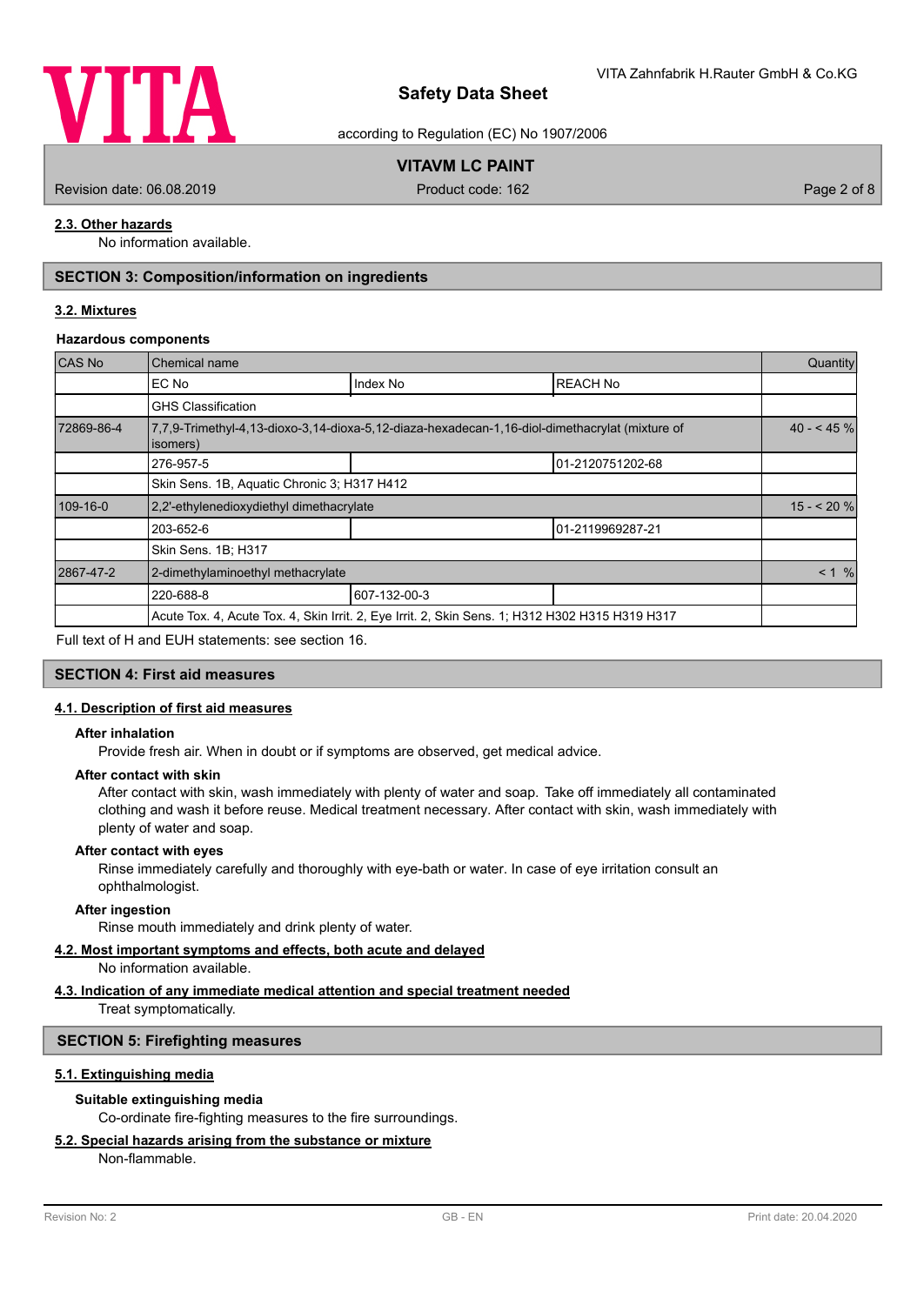

according to Regulation (EC) No 1907/2006

# **VITAVM LC PAINT**

Revision date: 06.08.2019 **Product code: 162** Product code: 162 **Page 3 of 8** Page 3 of 8

# **5.3. Advice for firefighters**

Wear a self-contained breathing apparatus and chemical protective clothing. Full protection suit.

### **Additional information**

Suppress gases/vapours/mists with water spray jet. Collect contaminated fire extinguishing water separately. Do not allow entering drains or surface water.

# **SECTION 6: Accidental release measures**

### **6.1. Personal precautions, protective equipment and emergency procedures**

Provide adequate ventilation. Do not breathe gas/fumes/vapour/spray. Avoid contact with skin, eyes and clothes. Use personal protection equipment.

### **6.2. Environmental precautions**

Do not allow to enter into surface water or drains.

### **6.3. Methods and material for containment and cleaning up**

Absorb with liquid-binding material (e.g. sand, diatomaceous earth, acid- or universal binding agents). Treat the recovered material as prescribed in the section on waste disposal.

### **6.4. Reference to other sections**

Safe handling: see section 7 Personal protection equipment: see section 8 Disposal: see section 13

# **SECTION 7: Handling and storage**

### **7.1. Precautions for safe handling**

### **Advice on safe handling**

No special measures are necessary.

# **Advice on protection against fire and explosion**

No special fire protection measures are necessary.

### **7.2. Conditions for safe storage, including any incompatibilities**

#### **Requirements for storage rooms and vessels**

Keep container tightly closed.

**Hints on joint storage**

No special measures are necessary.

# **7.3. Specific end use(s)**

Use as laboratory reagent

### **SECTION 8: Exposure controls/personal protection**

### **8.1. Control parameters**

### **8.2. Exposure controls**



#### **Protective and hygiene measures**

Remove contaminated, saturated clothing immediately. Draw up and observe skin protection programme. Wash hands and face before breaks and after work and take a shower if necessary . When using do not eat, drink, smoke, sniff.

### **Eye/face protection**

Wear eye protection/face protection.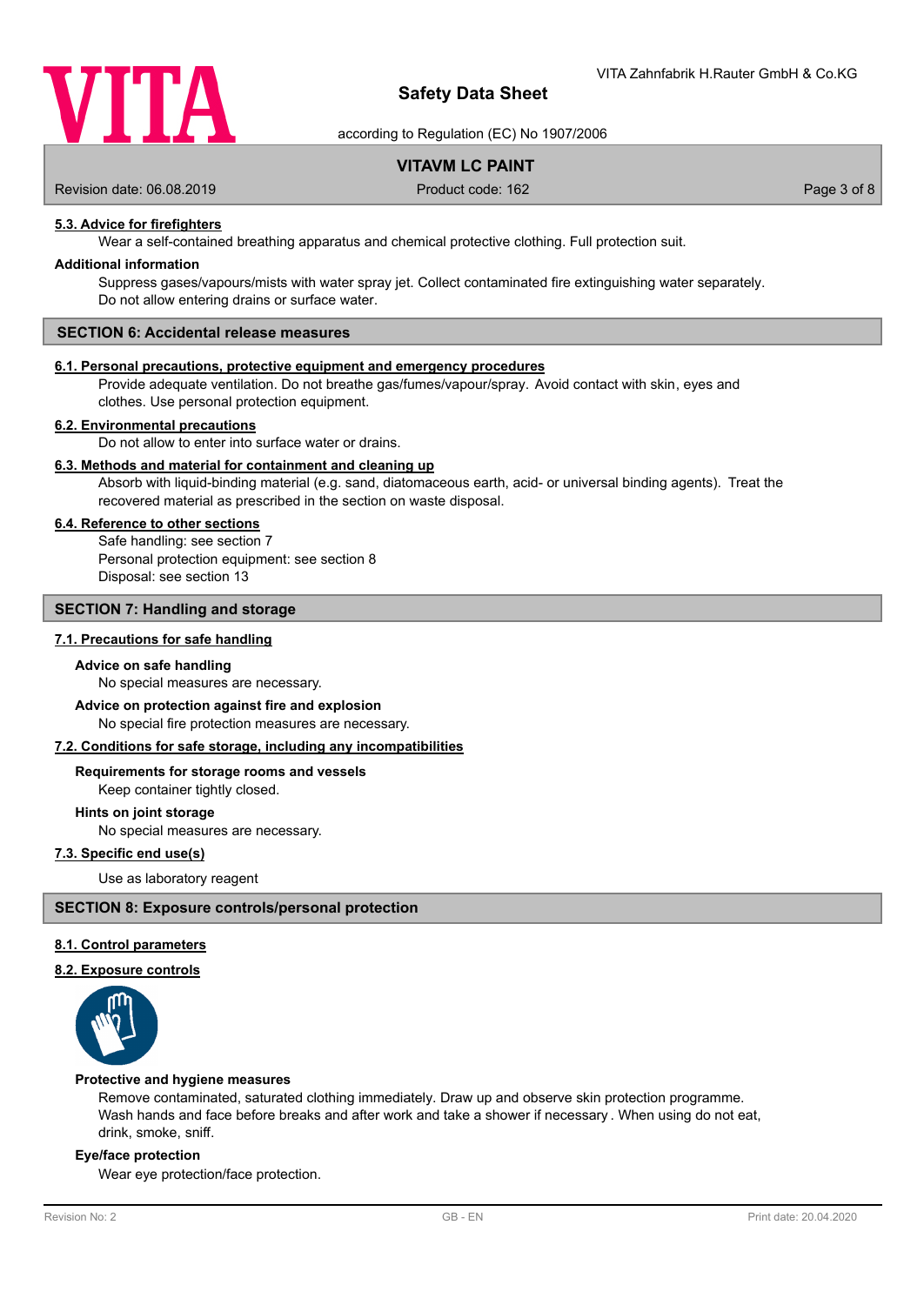

according to Regulation (EC) No 1907/2006

# **VITAVM LC PAINT**

Revision date: 06.08.2019 **Product code: 162** Product code: 162 **Page 4 of 8** Page 4 of 8

### **Hand protection**

When handling with chemical substances, protective gloves must be worn with the CE-label including the four control digits. The quality of the protective gloves resistant to chemicals must be chosen as a function of the specific working place concentration and quantity of hazardous substances. For special purposes, it is recommended to check the resistance to chemicals of the protective gloves mentioned above together with the supplier of these gloves. Recommended glove articles KCL Camatril Velour Breakthrough time (maximum wearing time) 30 min NBR (Nitrile rubber)

# **Skin protection**

Use of protective clothing.

### **Respiratory protection**

In case of inadequate ventilation wear respiratory protection. Provide adequate ventilation as well as local exhaustion at critical locations. Technical ventilation of workplace

# **SECTION 9: Physical and chemical properties**

### **9.1. Information on basic physical and chemical properties**

| Physical state:<br>Colour:                                    |                |                |
|---------------------------------------------------------------|----------------|----------------|
| Odour:                                                        | characteristic |                |
| pH-Value:                                                     |                | not determined |
| Changes in the physical state                                 |                |                |
| Melting point:                                                |                | not determined |
| Initial boiling point and boiling range:                      |                | х              |
| Flash point:                                                  |                | Χ              |
| <b>Flammability</b>                                           |                |                |
| Solid:                                                        |                | not applicable |
| Gas:                                                          |                | not applicable |
| <b>Explosive properties</b><br>The product is not: Explosive. |                |                |
| Lower explosion limits:                                       |                | not determined |
| Upper explosion limits:                                       |                | not determined |
| <b>Auto-ignition temperature</b>                              |                |                |
| Solid:                                                        |                | not applicable |
| Gas:                                                          |                | not applicable |
| Decomposition temperature:                                    |                | not determined |
| <b>Oxidizing properties</b><br>Not oxidising.                 |                |                |
| Vapour pressure:<br>(at 50 $°C$ )                             |                | <=1100 hPa     |
| Density:                                                      |                | not determined |
| Water solubility:                                             |                | No             |
| Solubility in other solvents<br>not determined                |                |                |
| Partition coefficient:                                        |                | not determined |
| Vapour density:                                               |                | not determined |
| Evaporation rate:                                             |                | not determined |
| 9.2. Other information                                        |                |                |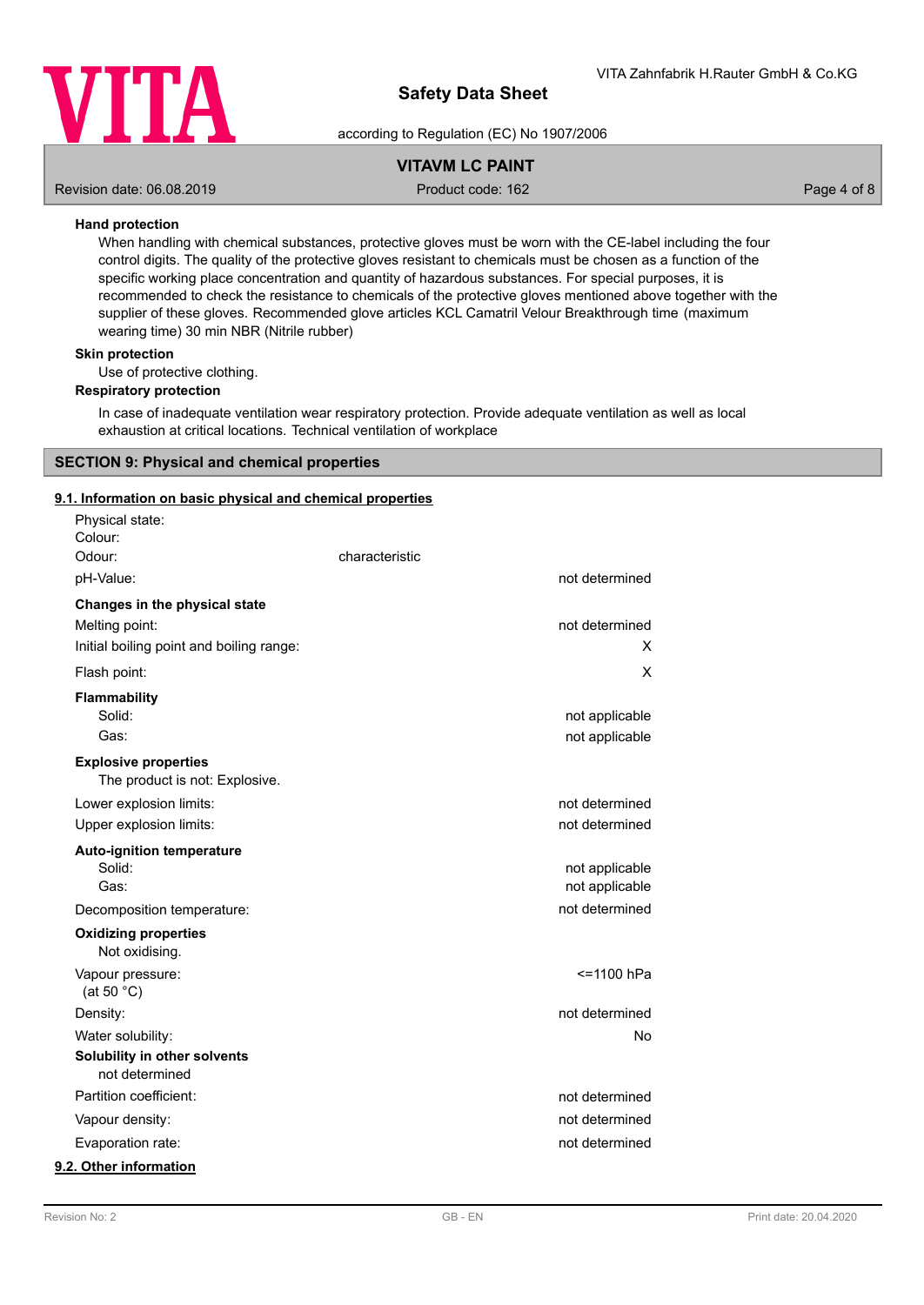

according to Regulation (EC) No 1907/2006

# **VITAVM LC PAINT**

Revision date: 06.08.2019 **Product code: 162** Product code: 162 **Page 5 of 8** Page 5 of 8

Solid content: 1,10 %

### **SECTION 10: Stability and reactivity**

### **10.1. Reactivity**

No hazardous reaction when handled and stored according to provisions.

### **10.2. Chemical stability**

The product is stable under storage at normal ambient temperatures.

### **10.3. Possibility of hazardous reactions**

No known hazardous reactions.

### **10.4. Conditions to avoid**

none

### **10.5. Incompatible materials**

No information available.

# **10.6. Hazardous decomposition products**

No known hazardous decomposition products.

### **SECTION 11: Toxicological information**

# **11.1. Information on toxicological effects**

### **Acute toxicity**

Based on available data, the classification criteria are not met.

| <b>CAS No</b> | <b>Chemical name</b>              |                       |                |               |        |
|---------------|-----------------------------------|-----------------------|----------------|---------------|--------|
|               | Exposure route                    | <b>IDose</b>          | <b>Species</b> | <b>Source</b> | Method |
| 2867-47-2     | 2-dimethylaminoethyl methacrylate |                       |                |               |        |
|               | oral                              | IATE<br>500<br>mg/kg  |                |               |        |
|               | dermal                            | IATE<br>1100<br>mg/kg |                |               |        |

### **Irritation and corrosivity**

Based on available data, the classification criteria are not met.

### **Sensitising effects**

May cause an allergic skin reaction.

(7,7,9-Trimethyl-4,13-dioxo-3,14-dioxa-5,12-diaza-hexadecan-1,16-diol-dimethacrylat (mixture of isomers);

2,2'-ethylenedioxydiethyl dimethacrylate; 2-dimethylaminoethyl methacrylate)

### **Carcinogenic/mutagenic/toxic effects for reproduction**

Based on available data, the classification criteria are not met.

# **STOT-single exposure**

Based on available data, the classification criteria are not met.

### **STOT-repeated exposure**

Based on available data, the classification criteria are not met.

### **Aspiration hazard**

Based on available data, the classification criteria are not met.

# **Additional information on tests**

The mixture is classified as hazardous according to regulation (EC) No 1272/2008 [CLP].

# **SECTION 12: Ecological information**

# **12.1. Toxicity**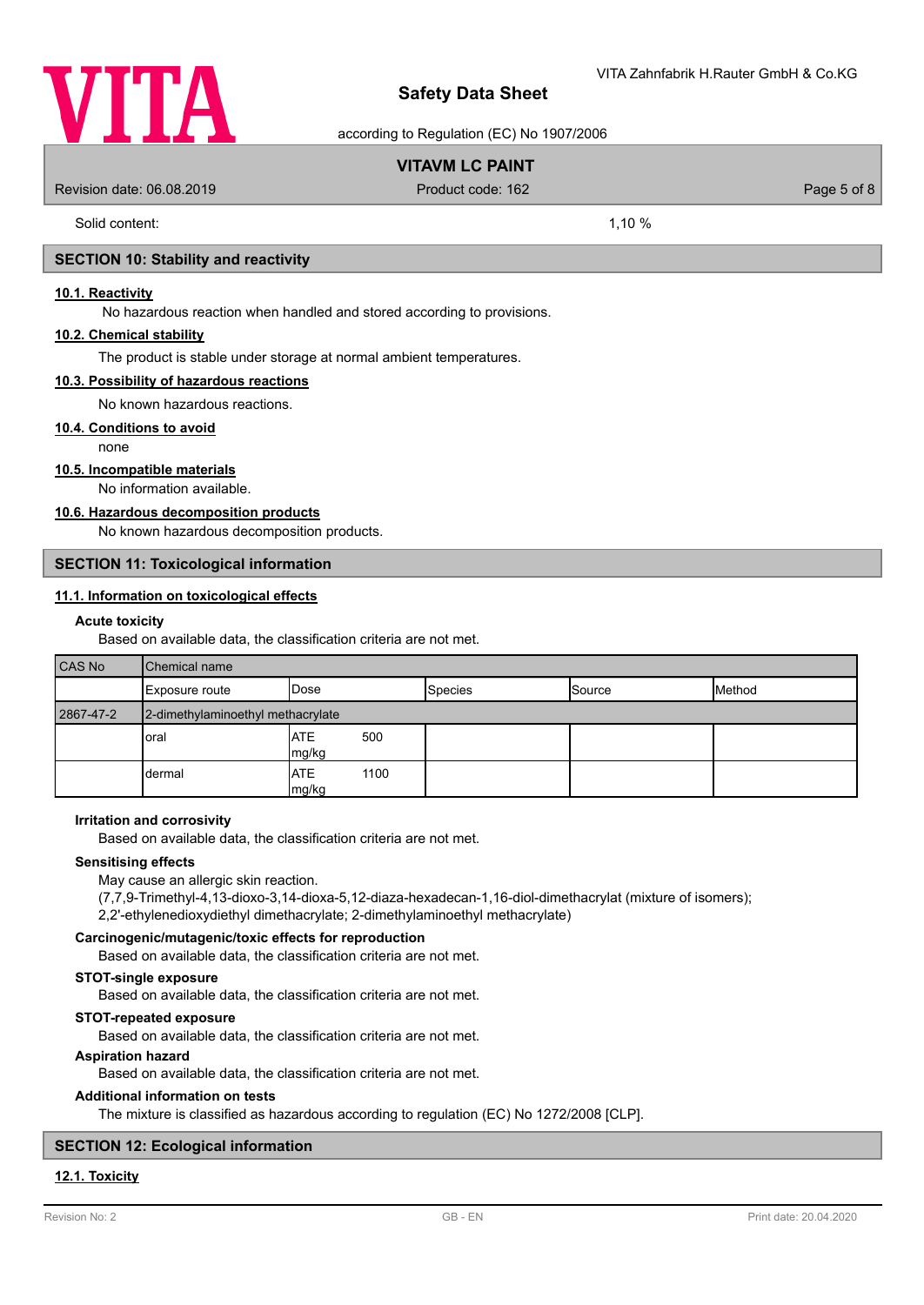

according to Regulation (EC) No 1907/2006

# **VITAVM LC PAINT**

Revision date: 06.08.2019 **Product code: 162** Product code: 162 **Page 6 of 8** Page 6 of 8

Harmful to aquatic life with long lasting effects.

### **12.2. Persistence and degradability**

The product has not been tested.

### **12.3. Bioaccumulative potential**

The product has not been tested.

### **12.4. Mobility in soil**

The product has not been tested.

### **12.5. Results of PBT and vPvB assessment**

The product has not been tested.

#### **12.6. Other adverse effects**

No information available.

### **Further information**

Do not allow to enter into surface water or drains. Do not allow to enter into soil/subsoil.

### **SECTION 13: Disposal considerations**

### **13.1. Waste treatment methods**

#### **Disposal recommendations**

Do not allow to enter into surface water or drains. Do not allow to enter into soil/subsoil. Dispose of waste according to applicable legislation.

### **Contaminated packaging**

Handle contaminated packages in the same way as the substance itself.

# **SECTION 14: Transport information**

### **Land transport (ADR/RID)**

**Inland waterways transport (ADN)**

**Marine transport (IMDG)**

**Air transport (ICAO-TI/IATA-DGR)**

# **14.5. Environmental hazards**

ENVIRONMENTALLY HAZARDOUS: no

**14.1. UN number:** No dangerous good in sense of this transport regulation. **14.2. UN proper shipping name:** No dangerous good in sense of this transport regulation. **14.3. Transport hazard class(es):** No dangerous good in sense of this transport regulation. **14.4. Packing group:** No dangerous good in sense of this transport regulation.

**14.1. UN number:** No dangerous good in sense of this transport regulation. **14.2. UN proper shipping name:** No dangerous good in sense of this transport regulation. **14.3. Transport hazard class(es):** No dangerous good in sense of this transport regulation. **14.4. Packing group:** No dangerous good in sense of this transport regulation.

**14.1. UN number:** No dangerous good in sense of this transport regulation. **14.2. UN proper shipping name:** No dangerous good in sense of this transport regulation. **14.3. Transport hazard class(es):** No dangerous good in sense of this transport regulation. **14.4. Packing group:** No dangerous good in sense of this transport regulation.

**14.1. UN number:** No dangerous good in sense of this transport regulation. **14.2. UN proper shipping name:** No dangerous good in sense of this transport regulation. **14.3. Transport hazard class(es):** No dangerous good in sense of this transport regulation. **14.4. Packing group:** No dangerous good in sense of this transport regulation.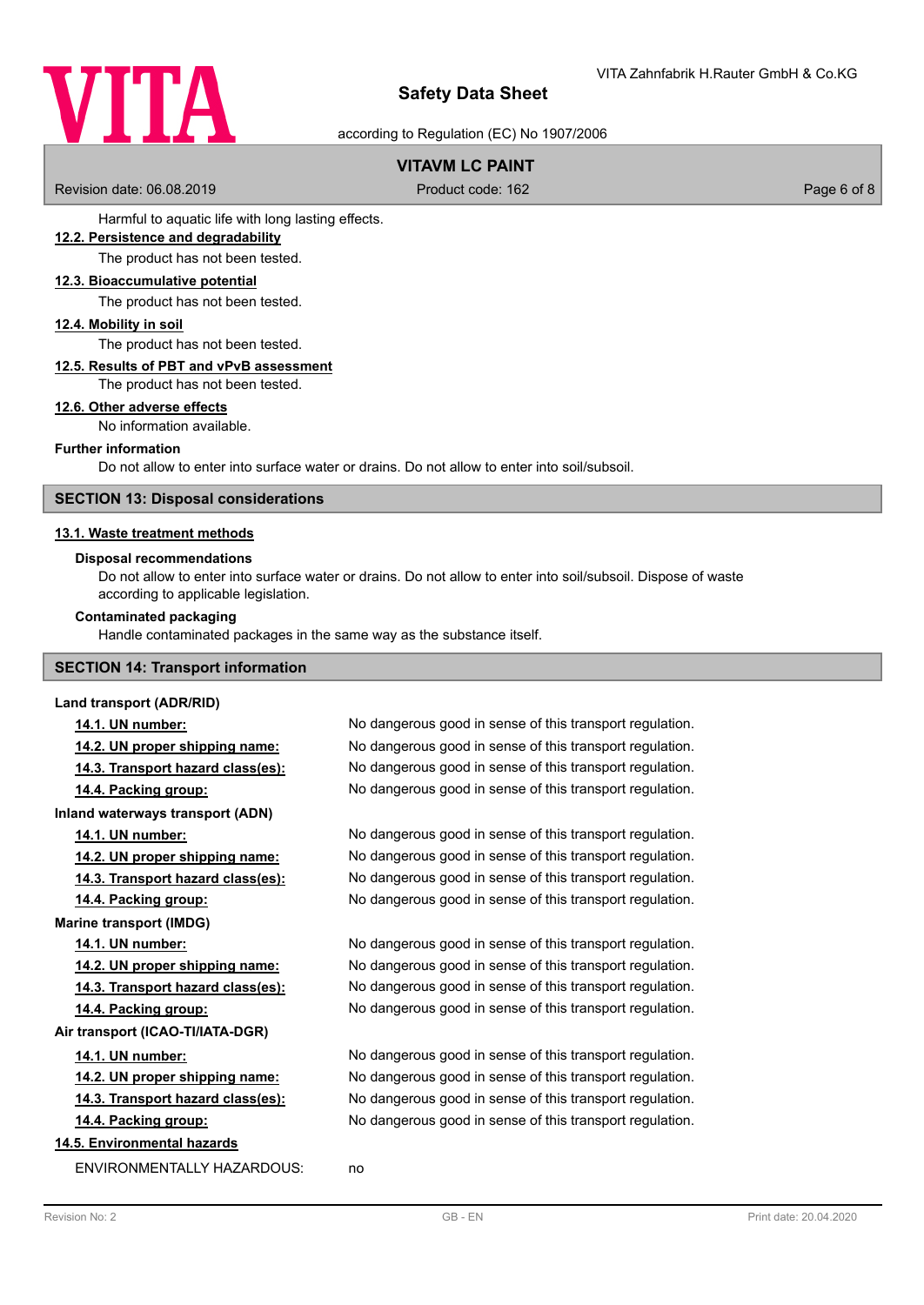

according to Regulation (EC) No 1907/2006

# **VITAVM LC PAINT**

Revision date: 06.08.2019 **Product code: 162** Product code: 162 **Page 7 of 8** Page 7 of 8

# **14.6. Special precautions for user**

No information available.

### **14.7. Transport in bulk according to Annex II of Marpol and the IBC Code**

not applicable

### **SECTION 15: Regulatory information**

| 15.1. Safety, health and environmental requlations/legislation specific for the substance or mixture |  |
|------------------------------------------------------------------------------------------------------|--|
|                                                                                                      |  |

### **EU regulatory information**

| 2010/75/EU (VOC):                   | $0.22 \%$                              |
|-------------------------------------|----------------------------------------|
| 2004/42/EC (VOC):                   | $0.22 \%$                              |
| Information according to 2012/18/EU | Not subject to 2012/18/EU (SEVESO III) |
| (SEVESO III):                       |                                        |

### **National regulatory information**

Employment restrictions:

Observe restrictions to employment for juveniles according to the 'juvenile work protection guideline' (94/33/EC). Water hazard class (D): 3 - strongly hazardous to water Skin resorption/Sensitization: Causes allergic hypersensitivity reactions.

### **15.2. Chemical safety assessment**

Chemical safety assessments for substances in this mixture were not carried out.

### **SECTION 16: Other information**

### **Abbreviations and acronyms**

ADR: Accord européen sur le transport des marchandises dangereuses par Route (European Agreement concerning the International Carriage of Dangerous Goods by Road ) IMDG: International Maritime Code for Dangerous Goods IATA: International Air Transport Association GHS: Globally Harmonized System of Classification and Labelling of Chemicals EINECS: European Inventory of Existing Commercial Chemical Substances ELINCS: European List of Notified Chemical Substances CAS: Chemical Abstracts Service LC50: Lethal concentration, 50% LD50: Lethal dose, 50% CLP: Classification, labelling and Packaging REACH: Registration, Evaluation and Authorization of Chemicals GHS: Globally Harmonised System of Classification, Labelling and Packaging of Chemicals UN: United Nations DNEL: Derived No Effect Level DMEL: Derived Minimal Effect Level PNEC: Predicted No Effect Concentration ATE: Acute toxicity estimate LL50: Lethal loading, 50% EL50: Effect loading, 50% EC50: Effective Concentration 50% ErC50: Effective Concentration 50%, growth rate NOEC: No Observed Effect Concentration BCF: Bio-concentration factor PBT: persistent, bioaccumulative, toxic vPvB: very persistent, very bioaccumulative RID: Regulations concerning the international carriage of dangerous goods by rail ADN: European Agreement concerning the International Carriage of Dangerous Goods by Inland Waterways

(Accord européen relatif au transport international des marchandises dangereuses par voies de navigation